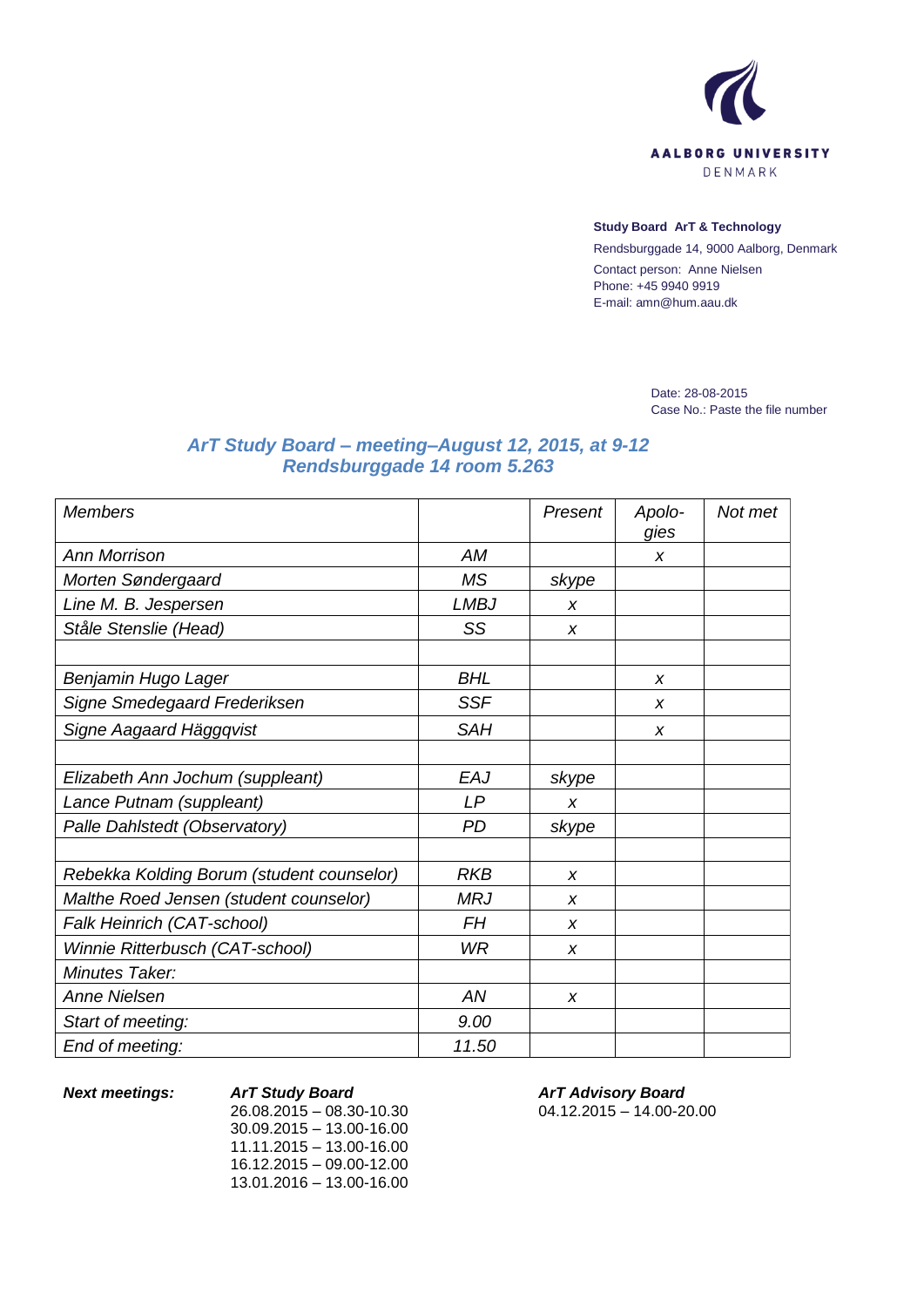

| Item.            | Subject:                                                                                                                                                                                                                                                                                                 |
|------------------|----------------------------------------------------------------------------------------------------------------------------------------------------------------------------------------------------------------------------------------------------------------------------------------------------------|
|                  |                                                                                                                                                                                                                                                                                                          |
| $\overline{1}$ . | Approval of Agenda 12.08.2015.                                                                                                                                                                                                                                                                           |
|                  | Approved                                                                                                                                                                                                                                                                                                 |
| 2.               | Approval of Minutes - meeting 10.06.2015                                                                                                                                                                                                                                                                 |
|                  | Approved                                                                                                                                                                                                                                                                                                 |
| 3.               | News:                                                                                                                                                                                                                                                                                                    |
|                  | <b>Head of Study (SS)</b>                                                                                                                                                                                                                                                                                |
|                  | New semester where 31 students are accepted at ArT at the moment. 25 have accepted the place.                                                                                                                                                                                                            |
|                  | As last year ArT had more than 50 applicants and therefore SS will ask Studiekontoret the reason why<br>so few have been accepted.                                                                                                                                                                       |
|                  | ISEA conference in week 34 - SS has 4 papers to present.                                                                                                                                                                                                                                                 |
|                  | - Relate (SS)                                                                                                                                                                                                                                                                                            |
|                  | No news                                                                                                                                                                                                                                                                                                  |
|                  | - Students                                                                                                                                                                                                                                                                                               |
|                  | No news                                                                                                                                                                                                                                                                                                  |
|                  | - Students Supervisors (MRJ/RKB)                                                                                                                                                                                                                                                                         |
|                  | New Students supervisor was presented - Malthe Roed Jensen                                                                                                                                                                                                                                               |
|                  | - CAT-school (FH/WRB)                                                                                                                                                                                                                                                                                    |
|                  | Selvevalueringsmøde - BA in ArT, August 26 2015.                                                                                                                                                                                                                                                         |
|                  | SS, FH, LMBJ, Nanna M.K. Schmidt, AN, WBR will participate from the ArT Board.<br>Henriette Moos (ArT Advisory Board)<br>Maria Hellström Reimer (external scientific expert).<br>Mikael Vetner (Head of Department Communication and Psychology)<br>Henrik Halkier (Dean) and Janus Skjoldborg (HUM-FAK) |
|                  | Discussion of ArT based on report Areas of quality                                                                                                                                                                                                                                                       |
|                  | 1. Key figures for the program (Study Board report)<br>2. Structure and course<br>3. Teaching and study quality<br>4. Research Coverage and environments<br>5. Education and pedagogical skills<br>6. Key figures of relevance<br>7. Dialogue with graduates                                             |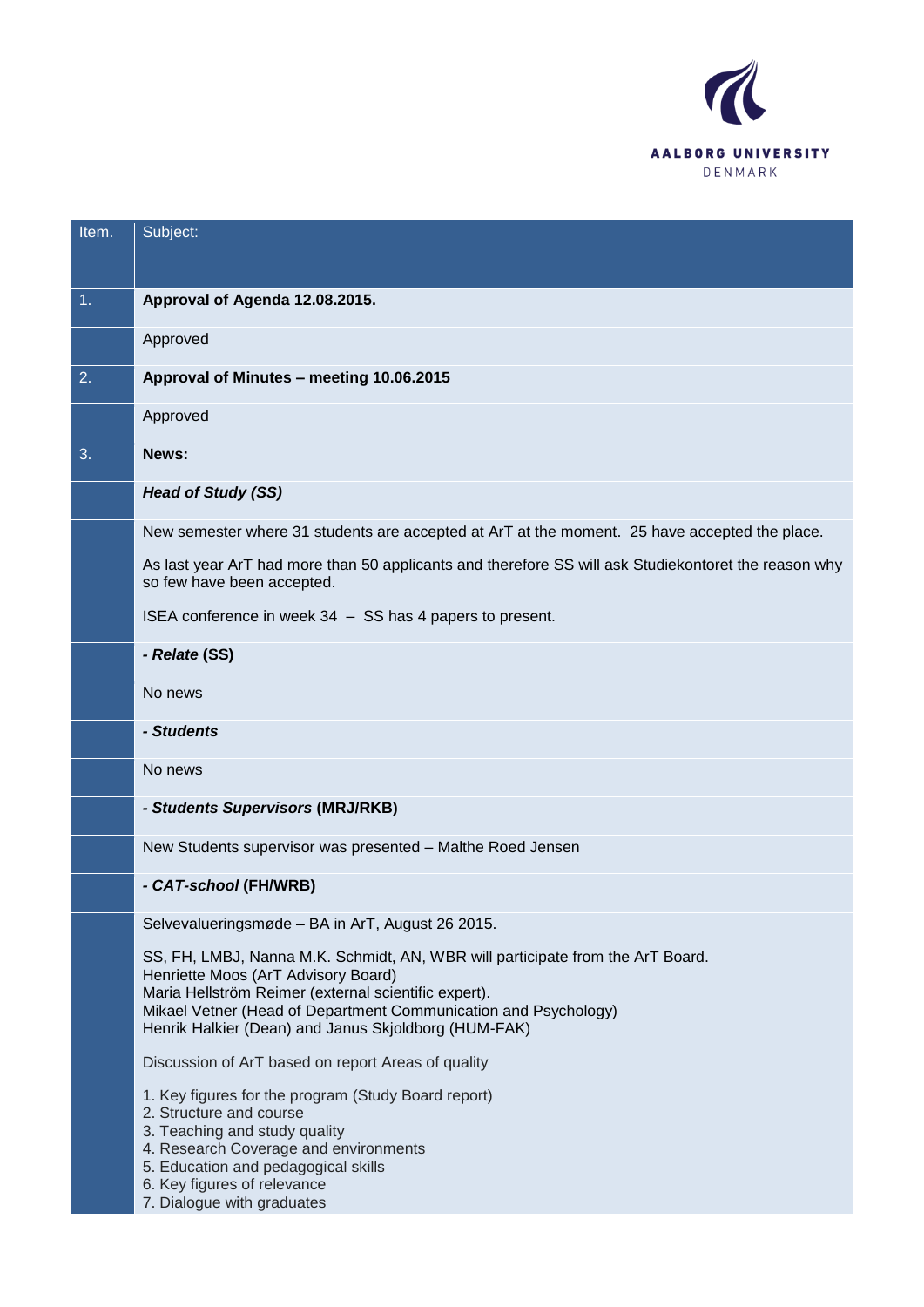

| 6. | <b>Semester Guides Fall 2015</b>                                                                                                                                                                                                                                                                                                                                                                                                                                                                                                                                                                                                                                                                                                                                                                                                                                                                                                                                                                                                                                                                                              |
|----|-------------------------------------------------------------------------------------------------------------------------------------------------------------------------------------------------------------------------------------------------------------------------------------------------------------------------------------------------------------------------------------------------------------------------------------------------------------------------------------------------------------------------------------------------------------------------------------------------------------------------------------------------------------------------------------------------------------------------------------------------------------------------------------------------------------------------------------------------------------------------------------------------------------------------------------------------------------------------------------------------------------------------------------------------------------------------------------------------------------------------------|
|    | Hours 1 hour/student going abroad/in - and 1 hour/student approval.                                                                                                                                                                                                                                                                                                                                                                                                                                                                                                                                                                                                                                                                                                                                                                                                                                                                                                                                                                                                                                                           |
|    | LMBJ continues as contact person for the students going out and external students going in.                                                                                                                                                                                                                                                                                                                                                                                                                                                                                                                                                                                                                                                                                                                                                                                                                                                                                                                                                                                                                                   |
|    | Hours for the job - 25/year.                                                                                                                                                                                                                                                                                                                                                                                                                                                                                                                                                                                                                                                                                                                                                                                                                                                                                                                                                                                                                                                                                                  |
|    | MS was pointed out to be ArTs contact person for establishing new international programmes with<br>universities. Agreements will be made in cooperation with WBR.                                                                                                                                                                                                                                                                                                                                                                                                                                                                                                                                                                                                                                                                                                                                                                                                                                                                                                                                                             |
| 5. | <b>International Coordinator</b>                                                                                                                                                                                                                                                                                                                                                                                                                                                                                                                                                                                                                                                                                                                                                                                                                                                                                                                                                                                                                                                                                              |
| 4. | Perspectives for discussion:<br>• Labour market developments<br>• Recruitment<br>• Employability<br>And will end up with an plan of action for ArT.<br>Fall 2015 (SS)<br>ArT Opening Day Fall 2015 - room RDB14, st. 5.125 and 5.127<br>For the opening of Fall semester 2015 all ArT staff is asked to meet up and briefly present them-<br>selves, their academic and artistic interest in a pecha-kucha style, max 6 minutes + 1 minutes for<br>change between teachers. Suggested media: power point slides uploaded to (address to be named<br>moodle.<br><b>PROGRAM OPENING DAY SEPTEMBER 2<sup>ND</sup> 2015 - TIME 10:00 - 12:00</b><br>10:00 WELCOME Ståle Stenslie, head of studies<br>10:15 NAMES of all new students are read out loud one by one as they are asked to stand up<br>10:25 Palle Dahlstedt<br>10:32 Ann Morrison<br>10:39 Lance Putnam<br>10:46 Betty Lie Meldgaard<br>10:53 Line Marie Bruun Jespersen<br>11:00 Dario Parigi<br>11:07 Elizabeth Jochum<br>11:14 Martin Kibsgaard<br>11:21 Jesper T. Nielsen<br>11:28 Thomas Busk<br>11:35 LABs<br>11:42 Student advisors<br>11:49 Ståle<br>12: END |
|    | 8. Cooperation and dialogue with labor market<br>9. Final evaluation of the quality of education and development opportunities                                                                                                                                                                                                                                                                                                                                                                                                                                                                                                                                                                                                                                                                                                                                                                                                                                                                                                                                                                                                |
|    |                                                                                                                                                                                                                                                                                                                                                                                                                                                                                                                                                                                                                                                                                                                                                                                                                                                                                                                                                                                                                                                                                                                               |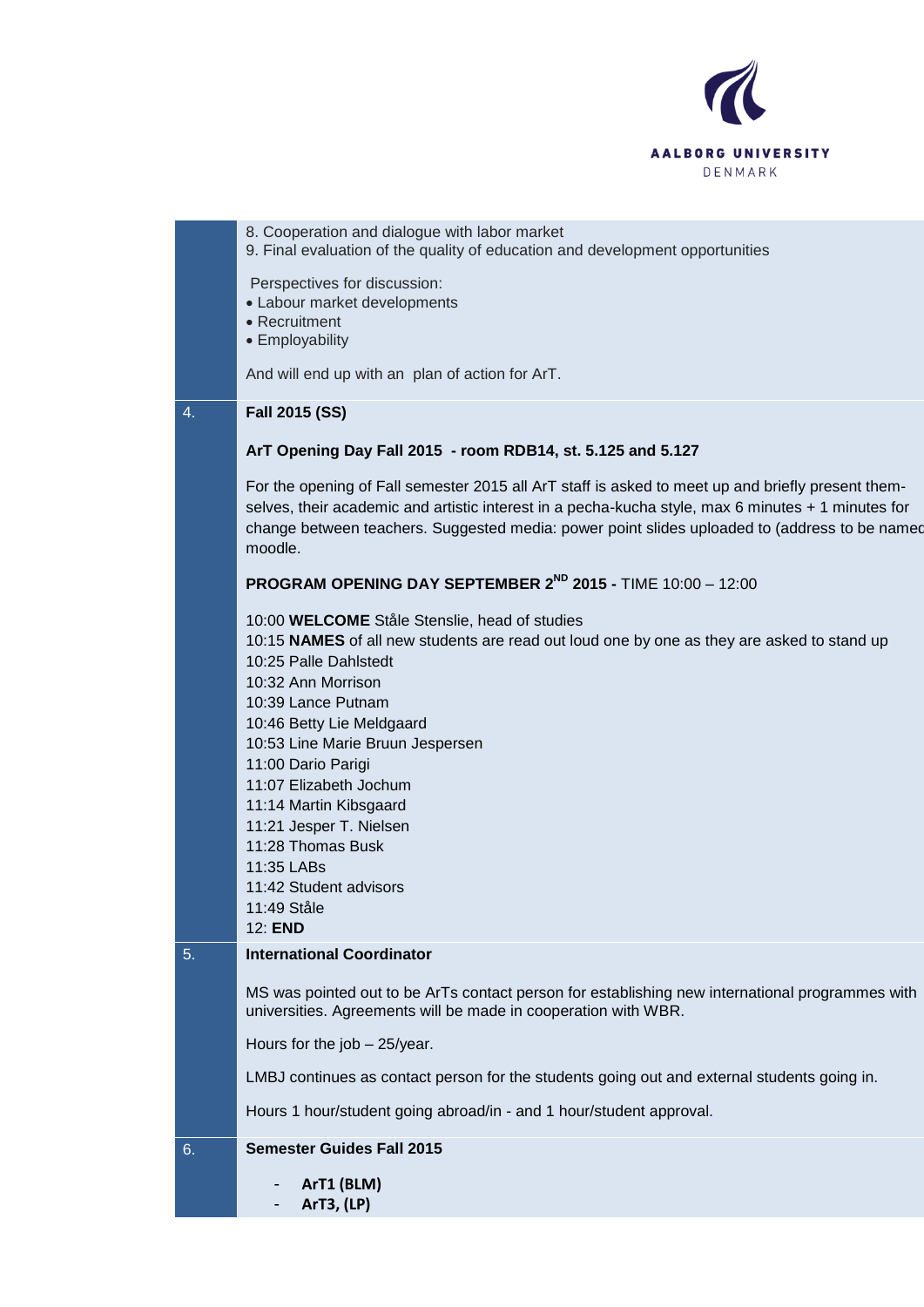

## - **ArT5, (EAJ)**

#### **ArT5**

Module 15 - Narratives and Interaction. There were some concerns about the way of describing the examination issue if students get sick. That will be solved. There will be a performance December 4 for all students at ArT.

Module 16 - Mixed Reality Technologies. The lesson will be change so they support module 15.

Module 17 -Art-Based Research. Will be taught within one week from September 7 – examination w be taken care of by SS.

SS formulate the course according the proposal from Maria Cuevas and will be the coordinator for module – hours will be passed on to SS.

Module 18 - Multimedia Programming. No comments

Approved with the comments for module 15 and 16.

EAJ left the meeting.

## **ArT1**

Module 1 - Sculpture and Technology Lecture 3-4 in AAM1 – the content are very Historic – to muc overlapping – sound very theoretical and historic – must be changed – suggestion more hands on.

Module 2 - Problem Based Learning. Literature in the lessons (all) – Overlap in Academic writing (is also in AAM1) – better that only one takes care of this. Active participation is also to write a report – be aware that the students have to learn academic writing. Overall comments from the semesters.

Module 3 – Physical Interface Design I. Literature in the lessons (all)

Module 4 – History of Art and Technology Page 12 – PBL active participation is also to write a report.

Academic Writing must be held before writing a report of Academic Writing.

Approved with the comments.

### **ArT3**

Module 8 - Dynamic Art and Technology - Page 6 Duration of exam – only 20 minutes – ask HUMto correct in the study regulation look

[http://www.fak.hum.aau.dk/digitalAssets/83/83714\\_tillaeg\\_so\\_gruppeproever\\_hum\\_aau\\_2012.pdf](http://www.fak.hum.aau.dk/digitalAssets/83/83714_tillaeg_so_gruppeproever_hum_aau_2012.pdf)

Module 9 – Programming Interactive Systems. Suggestion of a lecture of Big Data in ArT – could b ATCD or AICI.

Module 10 - Art and Technology Concept Design will include lesson on Big Data.

Module 11 – Art in Context I. look at involvingBig Data.

Approved with the comments.

Text according Semester Project Deliverables – has to be put in all semester guides.